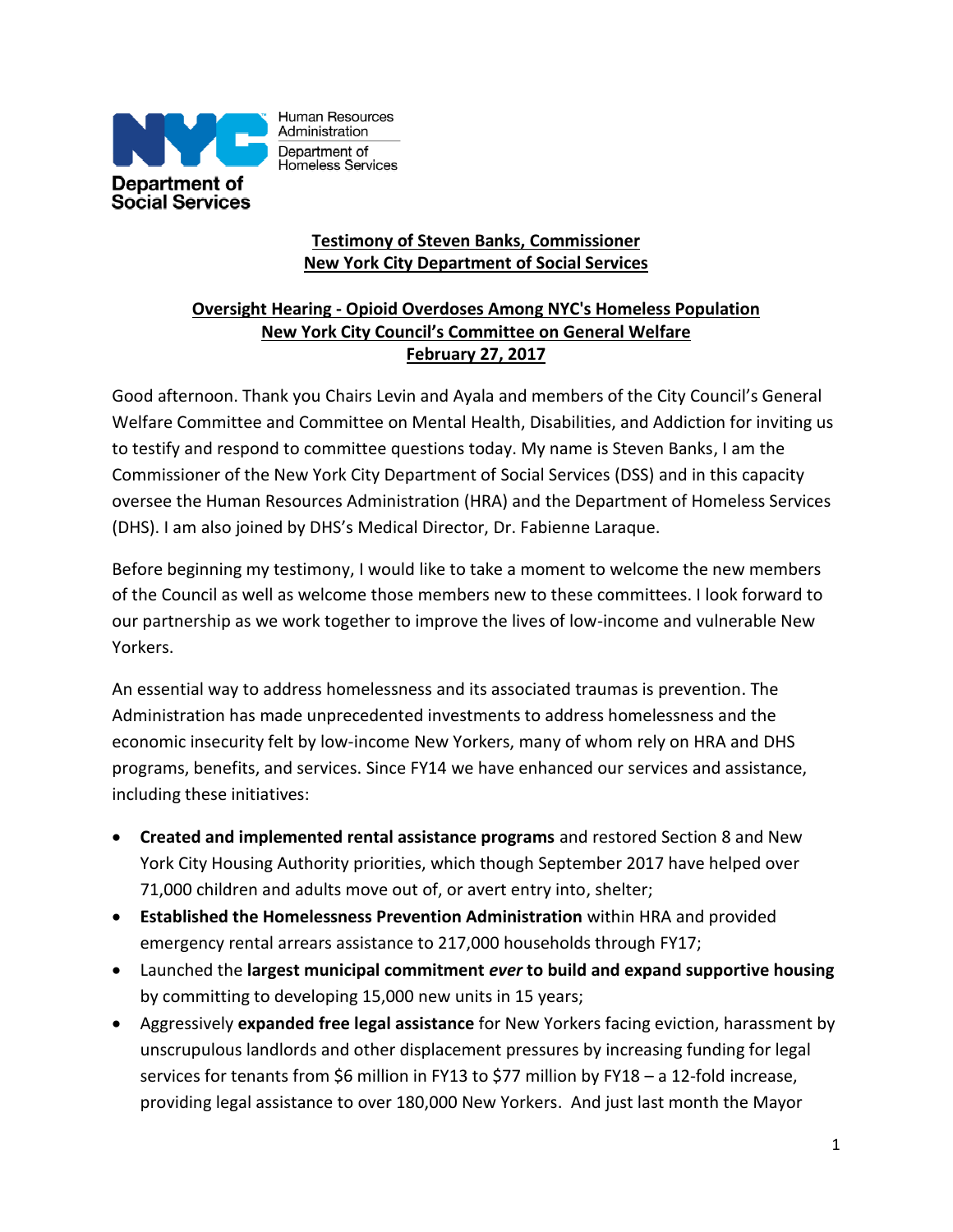announced that residential evictions by marshals dropped by 27 percent from 2013 to 2017, with more than 70,000 New Yorkers being able to stay in their homes during that time;

 And began implementation of **universal access to legal services** for all New York City tenants facing eviction in Housing Court and in NYCHA termination of tenancy proceedings, which at full implementation in FY22 will serve 400,000 New Yorkers annually with \$155 million in funding;

# **The major investments made by this Administration over the last four years have resulted in the shelter census remaining roughly flat year over year for the first time in more than a decade.**

While 70% of shelter residents are families, today I will largely focus my testimony on our shelter system for single adults where we have seen increased opioid use and we have targeted our prevention efforts.

## **Reforms**

Following Mayor de Blasio's 90-day review of homeless services, DHS has been implementing a series of 46 reforms aimed at addressing challenges that developed over many decades in order to address gaps in service delivery, inadequate programming, and the safety and security of shelter clients. These efforts include significant improvements in how DHS delivers and ensures health care for those seeking or residing in shelter, recognizing that vulnerable and homeless New Yorkers navigate a myriad challenges, which include a greater likelihood of medical illness, mental health and substance use issues, and poor health outcomes. The transient and stressful nature of homelessness can compound health issues for these individuals who are often disconnected from medical and behavioral healthcare.

In November 2016 DHS provided comprehensive testimony before the General Welfare Committee in a two-part oversight hearing on Medical and Behavioral Health Services in the DHS shelter system. The testimony presented a detailed accounting of the agency's broader efforts to reform Medical and Behavioral Health Services in the DHS shelter system.

Reforms as they relate to this hearing topic include adding appropriately licensed and experienced clinical staff to the DHS Office of the Medical Director (OMD). These individuals assist the Medical Director in designing evidence‐based standards of care, planning and implementing newly expanded program monitoring and oversight, and will conduct evaluations of existing programs and services. Before the fall of 2016, in addition to the existing licensed Medical Director, there was one licensed social worker, one administrator/deputy to the Medical Director, three administrative/clerical staff and one staff analyst in the DHS Office of the Medical Director. As part of the findings of the 90‐day review, we added experienced and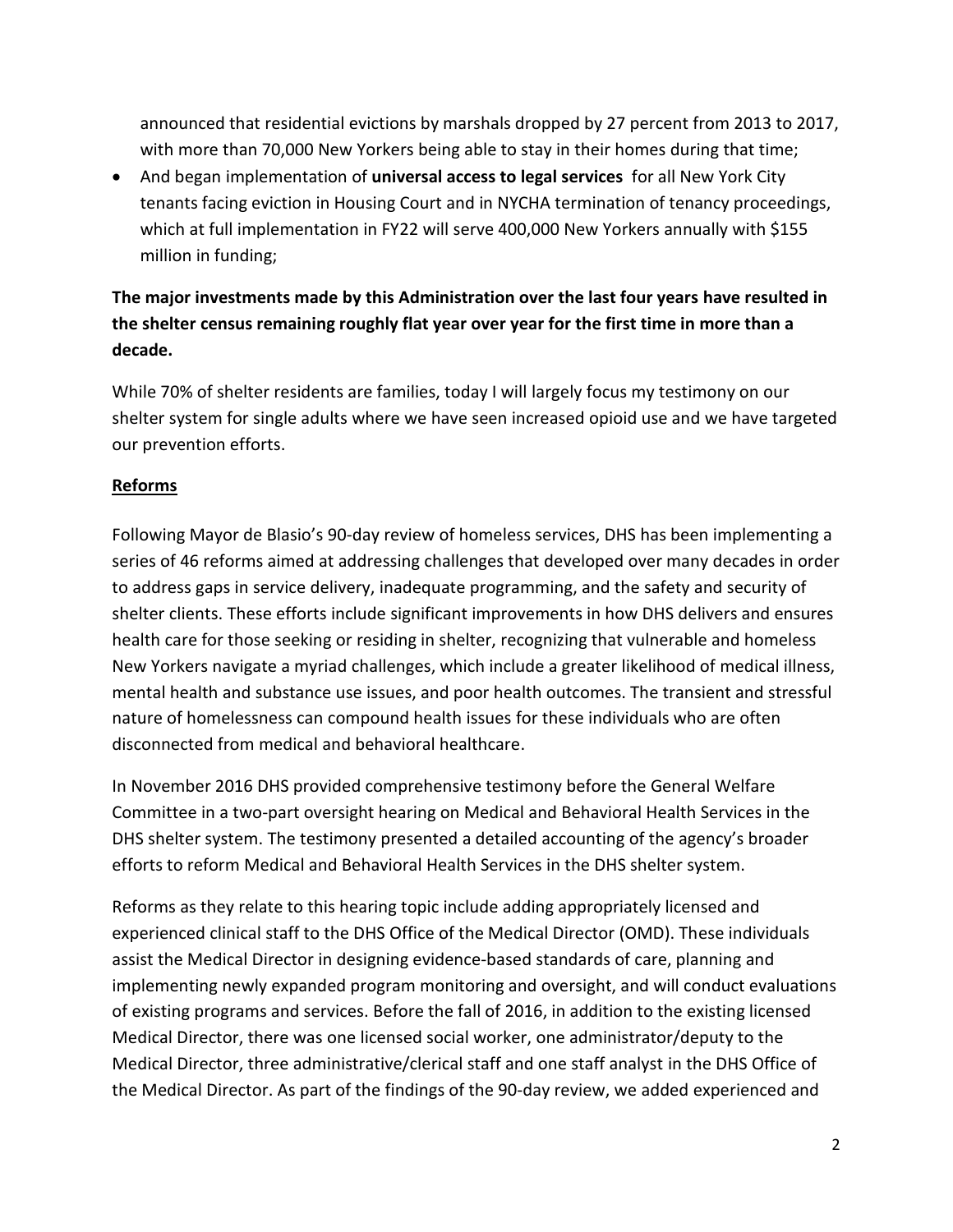qualified licensed clinical staff. The Medical Director position was filled in September 2016 with the selection of Dr. Laraque, a physician experienced in public health, and additional, newly created positions include: a Director of Mental Health Services with a PhD in Clinical Psychology, an Administrative Nutritionist and Registered Dietician, a Senior Executive Director for Program Planning and Evaluation with a Masters in Public Health (MPH) and PhD in Health Systems Research, a Quality Management Coordinator with an MPH and PhD in Public Health Nutrition, and two additional staff with MPH degrees. This more robust staffing allows DHS to better respond to those in shelter with medical and behavioral health needs and to design, plan, and oversee such services. Additionally, through funding provided through Healing NYC, the Medical Director's office oversees two Opioid Overdose Prevention Coordinators, and within HRA's Office of Customized Assistance there is an additional Opioid Overdose Prevention Coordinator.

Further, we are improving the hospital and nursing home shelter or Safe Haven referral process. This includes clarifying conditions which make a person medically inappropriate for any DHS site and modernizing the referral process. The institutional referral procedure was revised and a new fillable referral form was created.

We are also working with DOHMH to provide Mental Health First Aid training to non-clinical staff at DHS facilities. This training will equip staff with tools to better support clients with mental health and substance use disorders, and includes our continued naloxone administration training.

And as a part of these reforms, in September 2016, DHS strengthened its long-standing naloxone training practice by promulgating an agency policy requiring staff from all shelters to participate in comprehensive naloxone trainings to ensure shelters across the city are equipped to administer the life-saving drug. To date, all providers have participated in the training and all shelters now have staff equipped to administer naloxone, including frontline staff, security staff, and social service staff at shelters for both adults and families. Staff on our street outreach teams and at dedicated facilities for street homeless individuals such as Safe Havens and drop-in centers have also been trained. In early 2017, DHS became an independent statecertified Opioid Overdose Prevention Program (OOPP), led by the Office of the Medical Director. The Medical Director is also the clinical director of the OOPP and the existing licensed social worker is the OOPP Program Director. The naloxone administration training program uses a train-the-trainer model, thereby multiplying the impact of the program by establishing the existence of at least one trainer per site able to train other staff and clients. And as a result of a partnership with the Council and Councilmember Ritchie Torres, this policy is now codified in law, LL225 of 2017. Later in this testimony, we will update you on the numbers of clients and staff who have been trained so far. In discussing substance use among our homeless population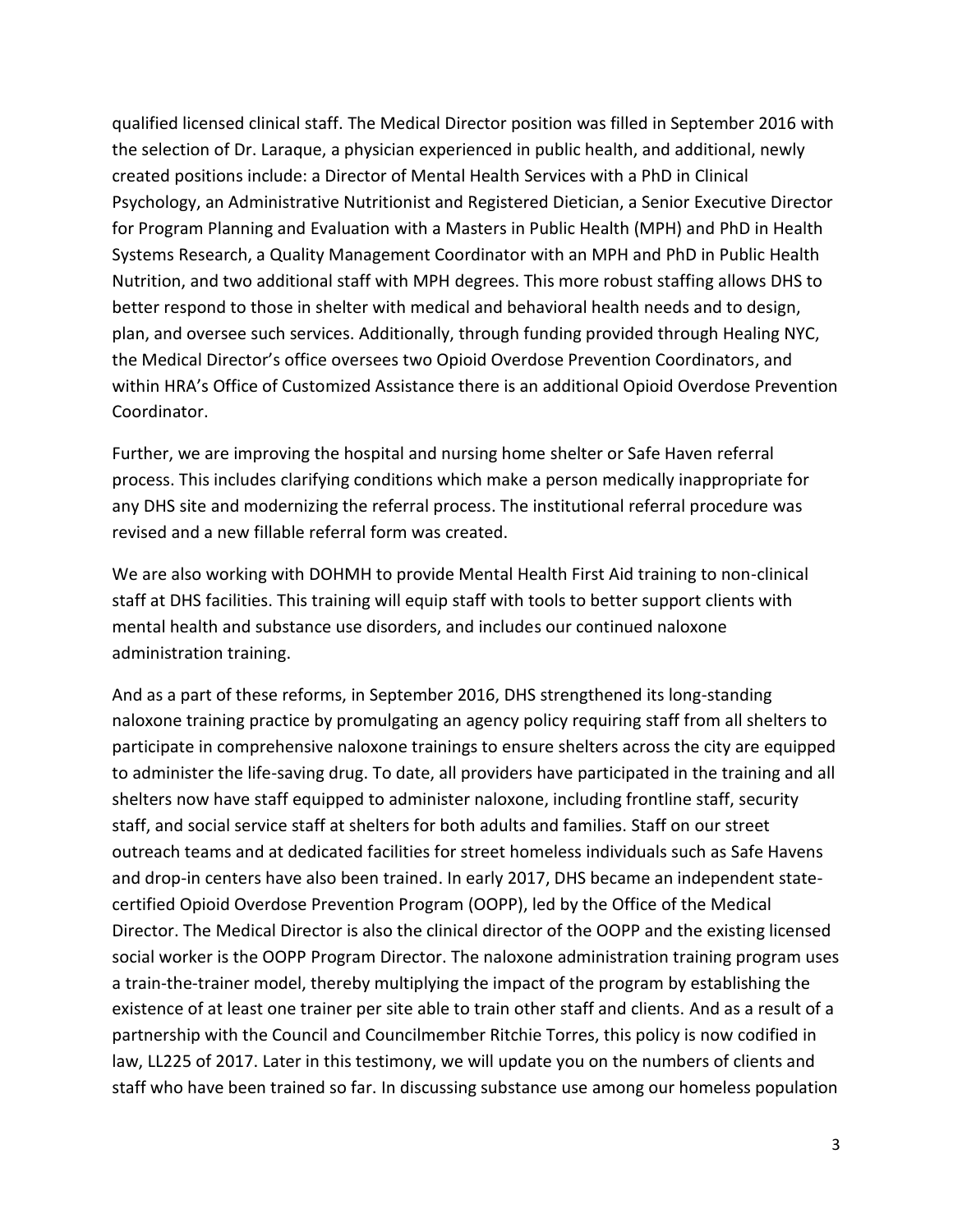it is critical to note that addiction more often than not precedes the experience of homelessness and as was discussed by our colleagues at DOHMH, like substance misuse in general, the misuse of opioids cuts across age, race, ethnicity, class and neighborhood.

## **Intake and Assessment**

Both our DHS system and HRA's HIV/AIDS Services Administration (HASA) have screening services for clients with medical and/or behavioral health conditions.

For single adult clients seeking DHS services, intake occurs at three locations: for men at the 30<sup>th</sup> Street shelter in Manhattan and for women at the Franklin shelter in the Bronx or the HELP Women's Shelter in Brooklyn. Recently, we modified our intake questions so as to obtain additional, useful information from clients. We ask: "are you currently using any illegal drugs or prescription medication for non-medical reasons" and we added three questions on history of overdose. Following intake, clients enter assessment shelters, where we use two validated drug and alcohol screening tools: 1) AUDIT-C (for alcohol use disorder identification) and 2) DAST-10 (for illicit and prescription drug misuse).

Within DHS there are six assessment shelters which require that shelter medical providers offer each client the opportunity to engage in a medical history and physical, as well as a psychiatric assessment, within five to ten days, respectively, of the client's arrival – recognizing entry into the DHS system may be the first contact a client has had with health care systems in several years.

The medical history and physical includes routine laboratory testing and preventive care, including Pap smears, screening for colon and prostate cancer, and referral for mammograms. The client is also screened for communicable or infectious diseases, such as tuberculosis and HIV. The psychiatric assessment includes, but is not limited to, any chief complaint, history of any present illness, past psychiatric history, substance use history, medications, family and social history, and a full mental status examination. In addition to the medical, behavioral and social health assessments, each client's financial and housing history are obtained at intake.

HASA clients must meet eligibility criteria for the program, including applying and being found eligible for cash assistance. All clients applying or recertifying for cash assistance who selfidentify or appear to have a substance use history are referred for a substance use assessment by an on-site Credentialed Alcoholism and Substance Abuse Counselor (CASAC) and are offered a referral for the appropriate treatment and/or harm reduction services as needed. We use an electronic instrument that is based upon the Addiction Severity Index that assesses client functioning with respect to substance use and treatment history as well as medical, mental health, employment, legal, and housing issues. It also includes a section to assess a client's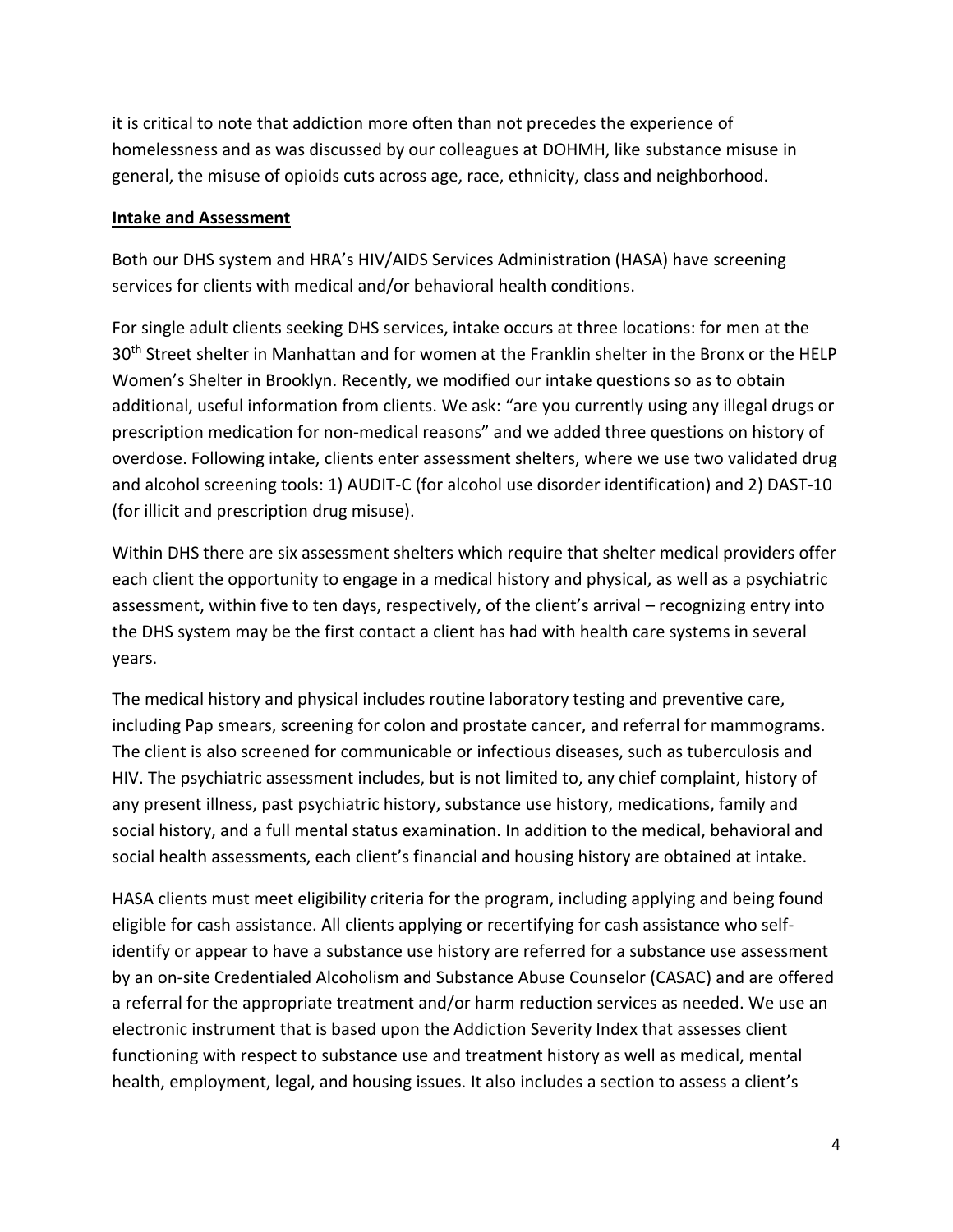motivation towards treatment and has decision support logic that helps the CASAC make determinations and standardizes determinations among CASACs.

## **Connections to Care**

Both DHS and HASA work to meet clients where they are at, an important tenant of a harm reduction and trauma-informed approach to care. Using peer-reviewed, evidence-based research we continue our work to engage clients and connect them to appropriate care both on and offsite.

Among the facilities that constitute the DHS portfolio, 47 single adult shelters have access to on‐site health care. The other facilities within the DHS portfolio for single adults secure and maintain linkage agreements to neighborhood and community health care providers to which clients are referred. This continuum of care and presence of options is important as some clients will choose to utilize offsite services as a result of being previously connected to care or to maintain their privacy. As with so much of our work within the shelter system, we recognize that a one-size fits all approach is not always going to work and that the availability of choice ultimately benefits our clients.

At DHS shelters there are opportunities for clients to participate in a variety of behavioral health services, including psychiatric assessment, ongoing medication management, individual therapy, and group therapy related to mental illness and substance use as well as psychoeducation related to trauma. For clients with co-occurring mental health and substance use disorders, the medical provider will work to first stabilize the client and then provide supportive services including harm reduction and health promotion to reduce the frequency and duration of both drug/alcohol and/or psychiatric hospitalizations.

As mentioned earlier, DHS, through the OMD, is an Independent State Certified Opioid Overdose Prevention Program. DHS is in the process of finalizing its written Substance Use and Overdose Response Policy. This policy has been developed by the DHS Medical Director and her team and will formalize a series of robust action steps we are taking to address opioid overdose deaths and substance use in shelter. We are also developing a comprehensive overdose response and substance use Toolkit for shelter staff that includes tools for Overdose Response Trainers and Overdose Prevention Champions, as well as tools for staff trained to administer naloxone, educational materials, and resources for clients. Overdose Prevention Champions are being identified at shelters and other DHS sites to serve as the lead trainer and coordinator for all overdose prevention and response activities at their site.

This Substance Use and Overdose Response Policy will cover topics related to substance use and overdose prevention, overdose response and naloxone administration, how to obtain naloxone, training policy, training targets, client engagement following non-fatal overdoses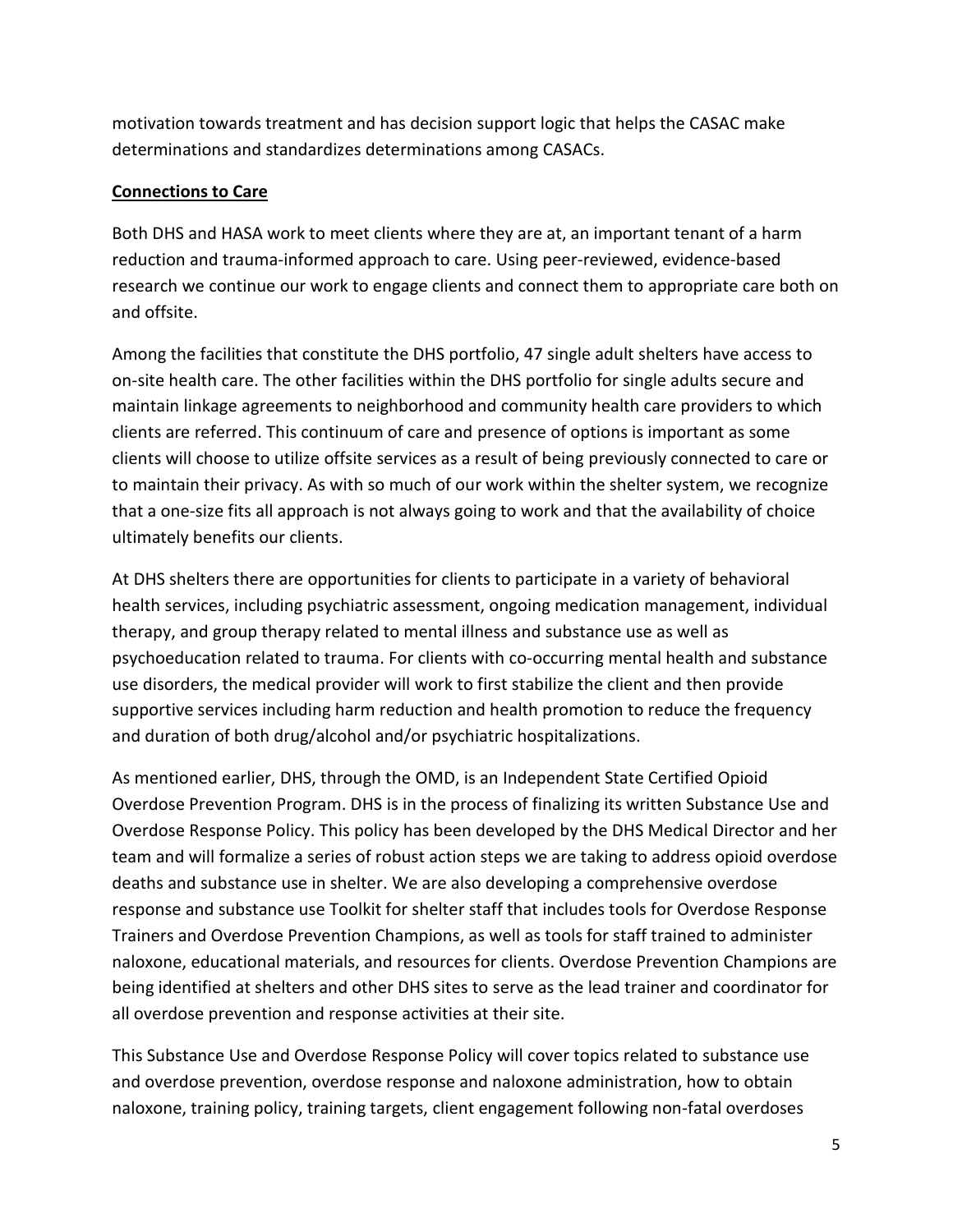utilizing proven harm reduction approaches, resources for substance use prevention and harm reduction, and reporting information. For example, the policy will focus on inquiring about whether linkages to substance use treatment and Medication Assisted Treatment (MAT) were made by hospital staff, following up if such connections have not been made, and monitoring if connection to care is refused.

Currently, at DHS, the OMD follows up on every overdose to require shelter providers to link the client to drug treatment programs, counseling, and harm reduction programs. Additionally providers will conduct a refresher naloxone administration training and a client naloxone dispensing drive. The shelter director is required to offer naloxone administration training to the affected clients, his or her roommates and friends. DHS also educates providers on harm reduction and on the availability of medication assisted treatment. Shelter staff members are trained to follow up on non-fatal overdoses and offer and link clients to substance use services. Shelter providers and onsite clinical providers are expected to refer clients who have a substance use disorder, to drug treatment programs, regardless of whether they've had an overdose.

Thorough its Medical Director, HRA is also an Independent State Certified Opioid Overdose Prevention Program. All HASA clients applying or recertifying for cash assistance who selfidentify or appear to have a substance use history are referred for a substance use assessment by an on-site CASAC. Clients who are identified as having a substance use disorder are offered a referral for the appropriate treatment and/or harm reduction as needed. Those identified as using opioids or in contact with other clients using opioids will be offered responder training and provided naloxone.

Following the implementation of our resident training plan pursuant to Local Law 225 of 2017, at intake, all HASA clients will be offered training as a responder. Clients can opt-out of this training. Following training, each trained responder will be given a naloxone kit. HRA's plan will ensure a sufficient supply of kits and proper storage. This approach is the result of meeting with advocates and hearing directly from impacted individuals concerning implementing a training plan that decreases stigma – we believe this opt-out approach at the front door is just that.

All HASA contracted transitional housing programs are required to offer referrals for appropriate substance use treatment to its residents. Commercial emergency housing operators are required to have linkages to community-based organizations providing services such as treatment referrals and harm reduction including naloxone responder training. Additionally, the HASA program is in discussion with VOCAL-NY, the Harm Reduction Coalition, New York Harm Reduction Educators, and other community-based organizations to formalize partnerships to train residents to administer Naloxone with a focus on our SRO sites.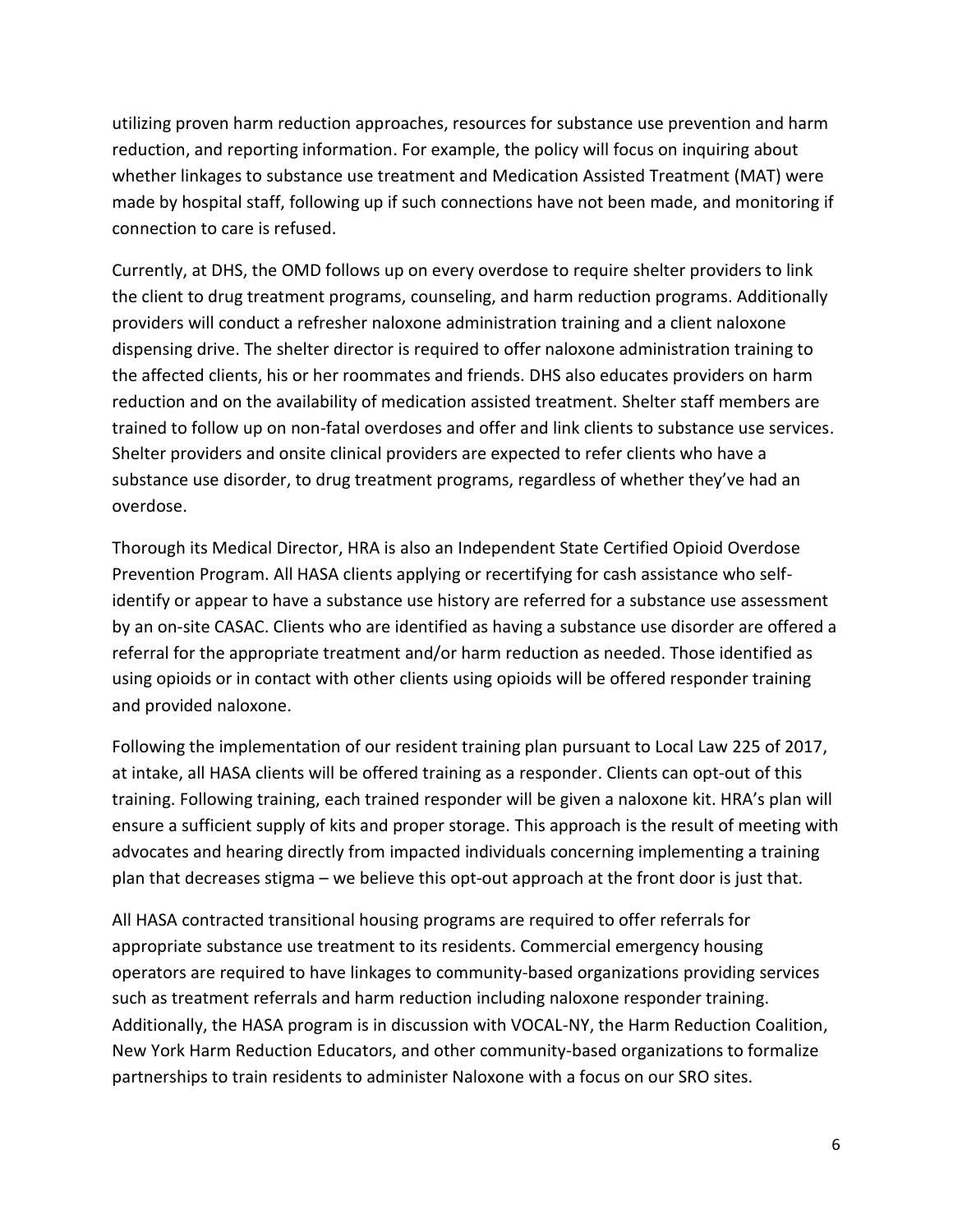DHS, via its medical office, is partnering with all the medical clinics, Federally Qualified Health Centers, and providers of healthcare for homeless New Yorkers who serve the shelter system, meeting monthly to plan programs, exchange ideas and brainstorm on best ideas to meet the numerous challenges of the clients and settings. The DHS OMD additionally has begun to meet with the independent state-certified OOPP that serve shelters. The DHS OMD also actively participates in RxStat, a citywide, multiagency task force on opioid overdoses and is represented on the Municipal Drug Advisory Council. In addition, the DHS OMD has started a mortality review committee, where deaths that meet certain criteria are examined. A City Medical Examiner participates on this Committee.

## **Overdose and Naloxone**

Opioid misuse continues to be a national and citywide challenge. In FY17, there were 1,461 overdose deaths citywide compared to 85 overdose deaths among homeless persons, including both street homeless individuals and shelter residents. Drug overdose has been the leading cause of death among individuals experiencing homelessness since 2014.

In FY17, overdose deaths comprised the largest proportion of homeless deaths, with 85 deaths (27%). Overall, at least 311 homeless people died in FY17 and the leading cause of death among them was drug use, with 103 deaths. Of those, 85 were from drug overdoses and the remaining 18 were from chronic drug use. Of these 85 deaths, 26 occurred in shelter—up from the 20 that occurred in shelter in FY16; 36 occurred in a hospital—up from the 13 that occurred in a hospital in FY16; and 24 occurred outdoors/other—up from the 18 that occurred outdoors/other in FY16. More than three-quarters of the overdose deaths in shelter were opioid overdoses, according to toxicology reports received from the Office of the Chief Medical Examiner by the OMD.

In CY16, within DHS facilities, DHS staff administered naloxone 112 times. In CY17, DHS staff administered it 236 times, saving 214 lives by reversing those overdoses. This data shows that 91% of clients who experienced overdoses in shelter were saved with Naloxone administration in 2017, with an increase to 94% in the last quarter of CY17.

Our policies to respond to the prevalence of substance use and substance use disorders among our shelter population do not end at connecting clients to appropriate care, we are also working to prevent overdoses through the utilization of additional harm reduction approaches.

Building on nearly a decade of work we continue to train staff, security and residents. Beginning in 2009 DHS Peace officers have been trained in Naloxone administration during their basic training. Since 2014, we've partnered with NYU Medical School to train clients at the 30<sup>th</sup> Street intake shelter, with more than 120 clients trained in the last calendar year alone. And in the fall of 2016, DHS through the OMD implemented a DHS policy requiring at least one trained staff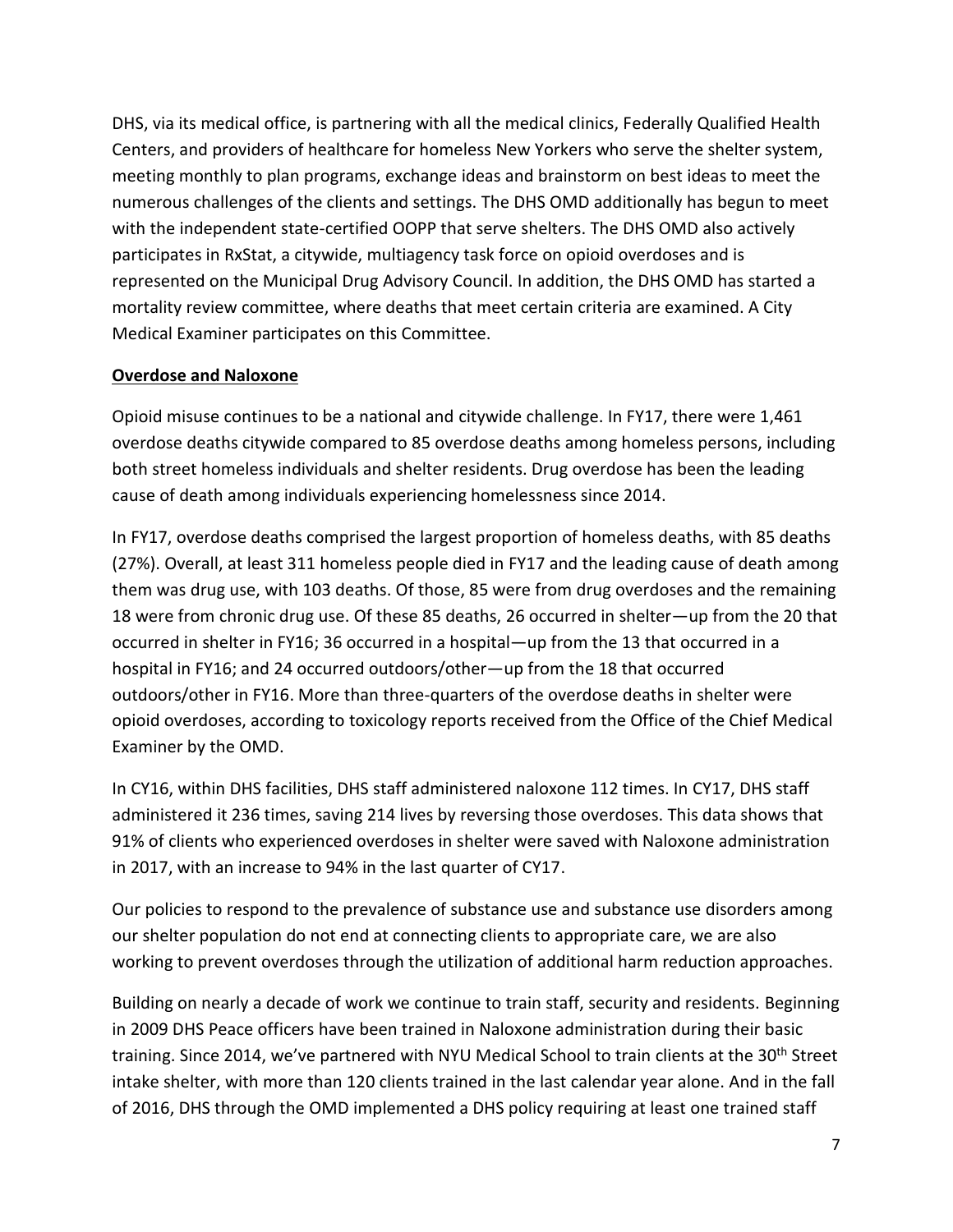member per shift to be present onsite at all shelters. And thanks to the partnership of this Council and advocates, in accordance with the new local law sponsored by Councilmember Torres, we are finalizing a plan to train shelter residents within DHS shelters in naloxone administration.

In August 2017, DHS OMD launched a new initiative to identify and train opioid overdose prevention Champions as a lead trainer and coordinator at each shelter. To date, 117 Champions have been identified and trained. OMD conducts trainings for Champions each month.

In 2017, 2,323 DHS staff, including shelter staff, Champions and DHS Peace Officers were trained, and 2,861 naloxone kits were dispensed. And an additional 310 outreach staff members have been trained to administer Naloxone. A total of 777 clients have also been trained so far by DHS, DOHMH and NYU medical students. In all, 265 training sessions have been held.

Within HASA and HRA, all CASACS are trained in Naloxone administration and HRA as well as DHS will be submitting a plan to fully implement resident training pursuant to Local Law 225 of 2017.

Naloxone is just one element of our multipronged approach to addressing the opioid epidemic. We recognize addiction as a medical condition and we are working to change and challenge stigma, especially among these most vulnerable New Yorkers. We are working to ensure that clients know that they can speak openly about their substance use to staff and encourage clients to disclose to case managers so that connections to care can be made. Providers often will utilize house meetings to disseminate information to clients about recognizing overdoses and the availability of naloxone as well as training schedules. We also recognize the value of our advocate community and peer leaders and are working in partnership with them to disseminate information about harm reduction and safer using practices.

Recognizing that clients may be using substances, we communicate with clients about how taking breaks or missing doses can lower their tolerance and make them more susceptible to overdose. We also provide information about the danger of mixing opioids with other medications, or drugs, especially benzodiazepines, alcohol, or cocaine. Information is also provided on the dangers of Fentanyl and that the drug is a much stronger opioid that may require additional doses of naloxone to reverse an overdose. We also inform clients that Fentanyl is not only found in heroin, but also cocaine and counterfeit street pills that can't always be detected by sight, taste or smell. We provide this information and warning because clients may not always be aware that using Fentanyl makes the risk of overdose increasingly likely. We also provide Fentanyl warning posters in shelters, safe havens and drop-in centers.